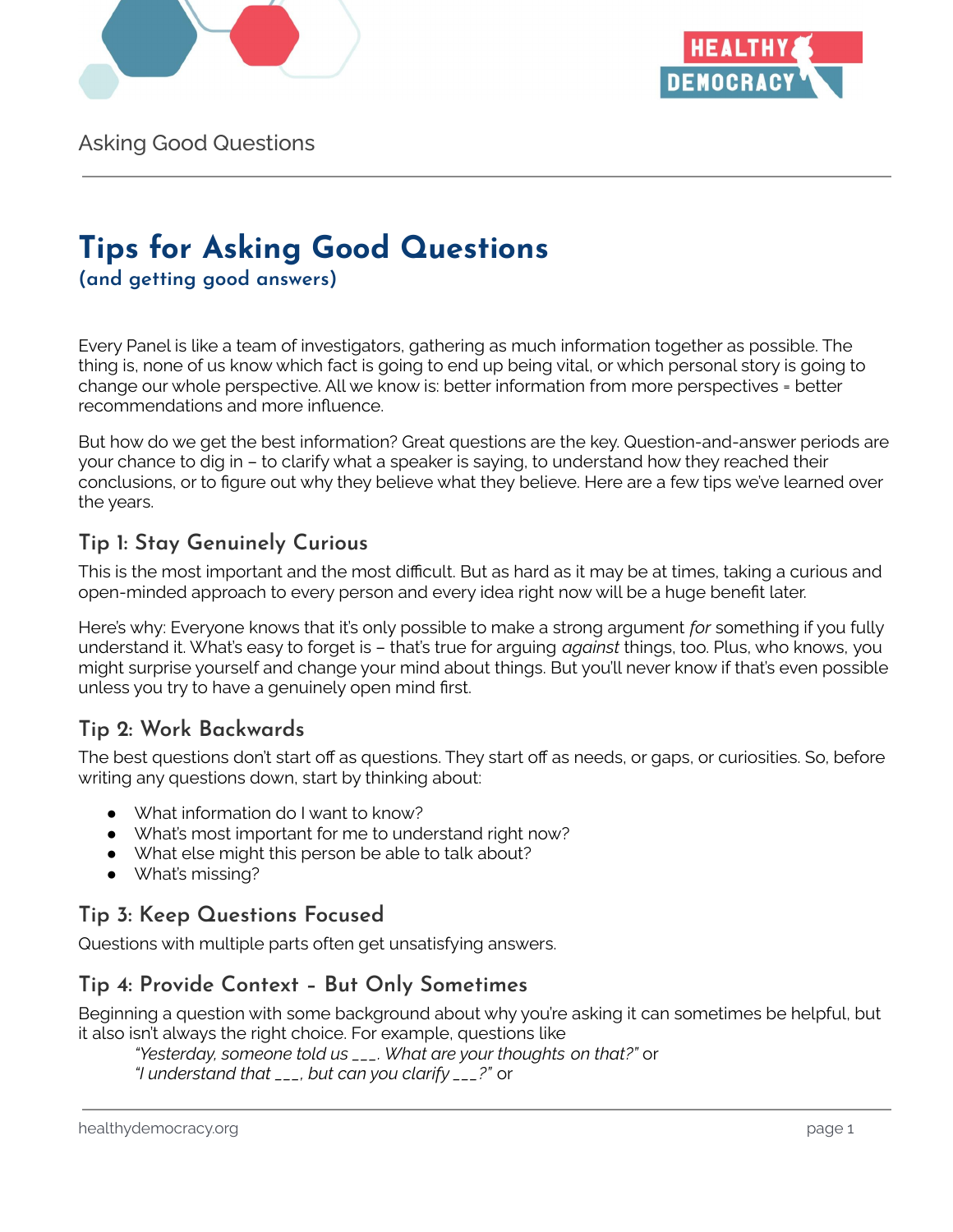



Asking Good Questions

*"You mentioned that \_\_\_. Could you tell me more about that?"* can be excellent if you'd like the speaker to be more specific.

But sometimes, you may choose to leave out the context on purpose, in order to encourage folks to answer more freely. In fact, very simple and open questions like

*"What are your thoughts on \_\_\_?"*

are sometimes the most brilliant questions of all because they can be very revealing.

#### **Tip 5: Avoid Opinions or Statements Disguised as Questions**

These are also called "leading questions." For example: *"Don't you think that \_\_\_?"* or *"I think \_\_\_ and \_\_\_. Isn't that right?"*

Instead, try using open-ended questions or give equally weighted options. For example: *"Do you think \_\_\_ or \_\_\_ or something else?"*

Here's why opinions, statements, and leading questions aren't awesome: By stating your point of view so clearly, you've revealed to the person answering the question exactly how you want them to respond. Whether they agree or disagree with you, it doesn't do much good. That's because:

- They will spend their time just agreeing or disagreeing, rather than offering new, potentially interesting information.
- $\bullet$  They won't be as honest in their answer again, whether they agree or disagree with you since they already know what you think the answer should be.

In cases where you feel it's important to ask about the person's views on a particular opinion you've heard from someone else, try a question like:

*"I have heard the view that \_\_\_. What do you think of this?"*

#### **Tip 6: Try Out Comparative Questions**

Sometimes, Panelists use comparisons to help learn about the context around a topic. As long as these aren't leading questions – and depending on the expertise of the person being asked – these can be great. For example:

*"In your experience, is \_\_\_ typical in other cities/states/etc.?" "How does this cost/timing/size/etc. compare to \_\_\_?"*